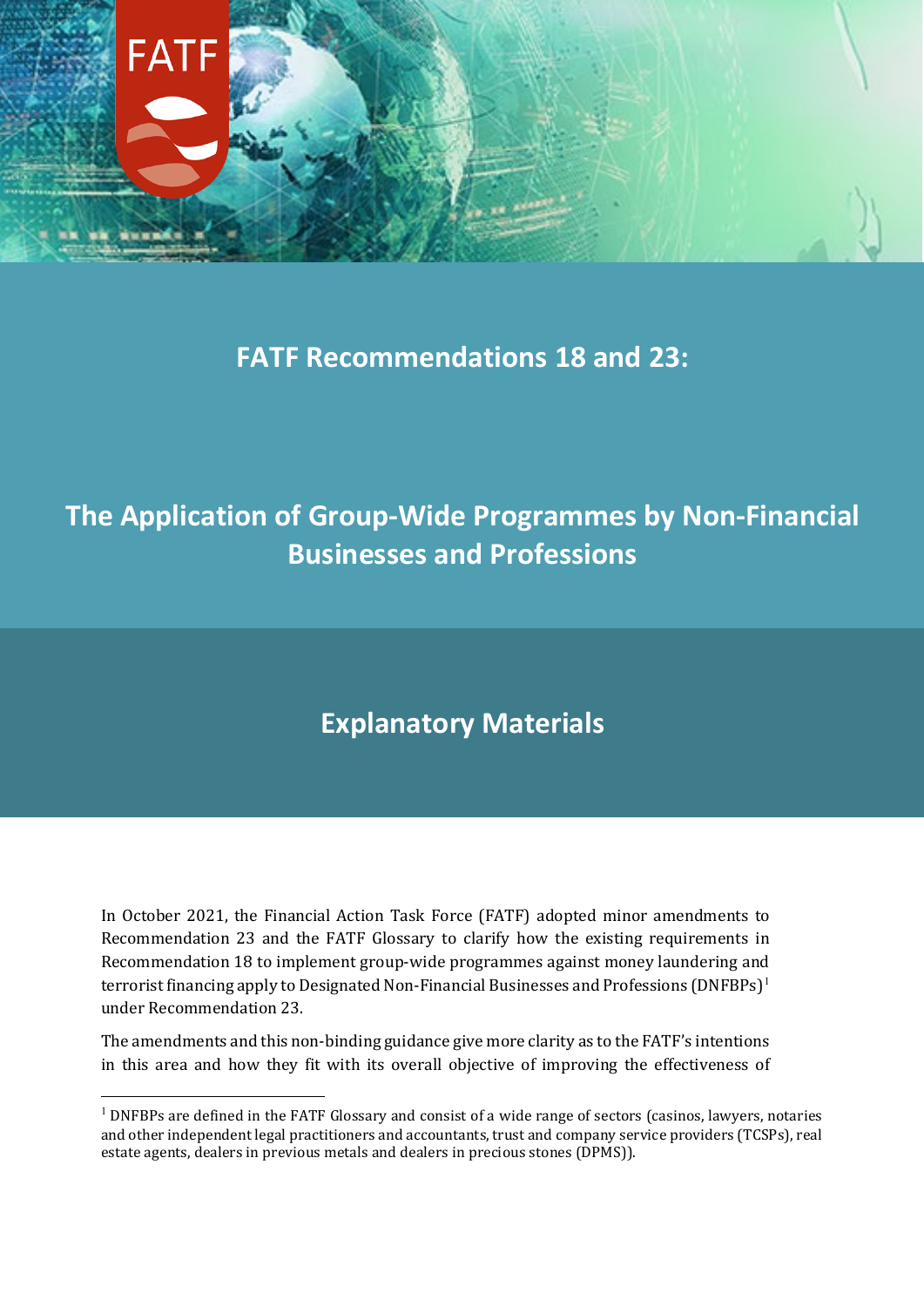AML/CFT measures. These amendments are not intended to create onerous or mandatory new obligations on countries or the private sector or to tangibly affect mutual evaluation outcomes.

The requirements on DNFBP groups are designed to be proportionate and risk-based and help set expectations of the measures DNFBP groups should take to manage ML/TF risks effectively. By taking a risk-based approach, the amendments and explanatory material will contribute to a more level playing field across and within the financial and DNFBP sectors and aim to encourage greater adherence to international AML/CFT standards by all jurisdictions.

Critical to this approach is the need for countries to consult with DNFBP sectors to understand the operational structures and the associated money laundering or terrorist financing risks. Countries will have time to develop their approach prior to this issue being considered as part of the next round of mutual evaluations.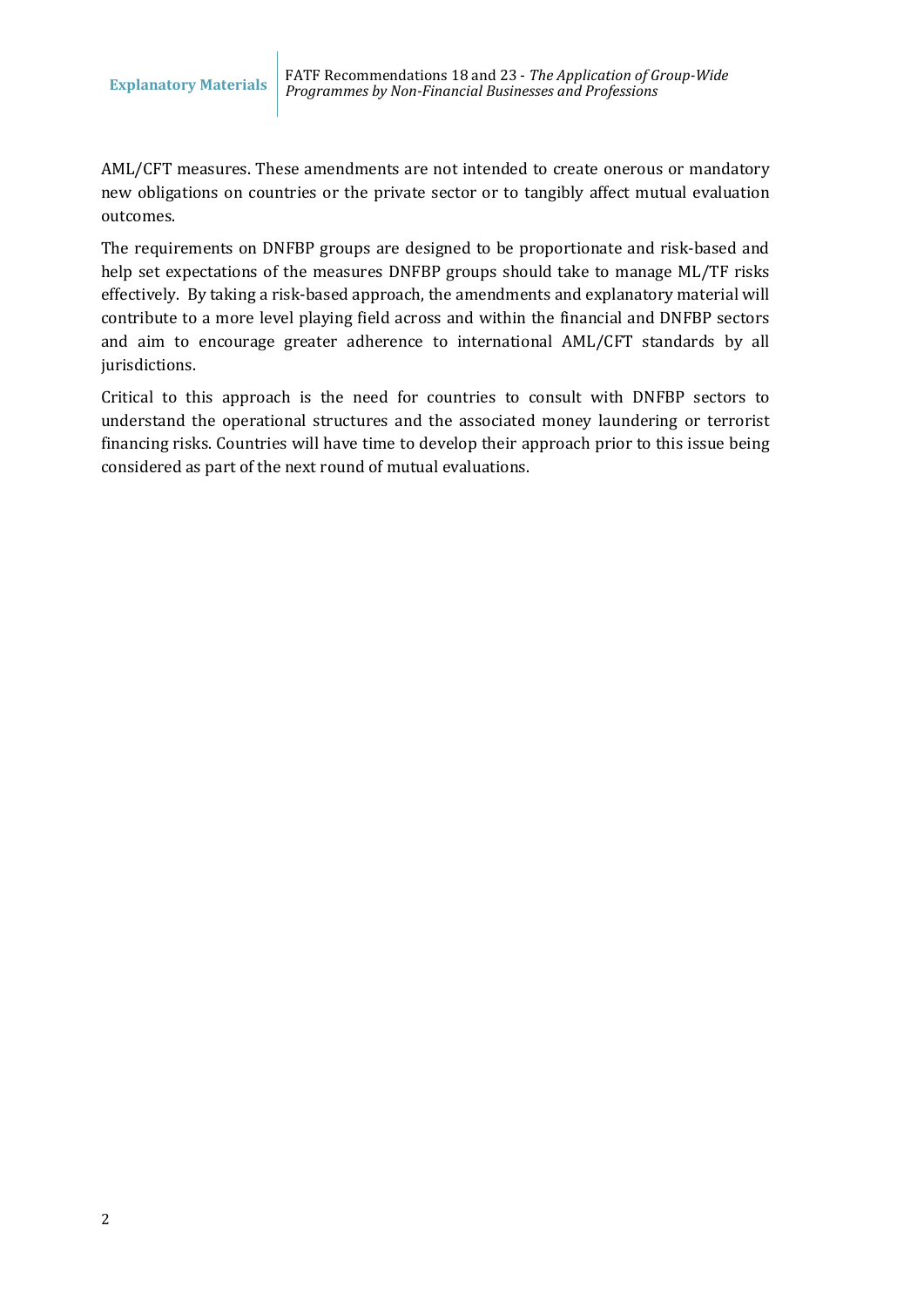### **Basic concepts**

### *What are 'Designated Non-Financial Businesses and Professions (DNFBPs)'?*

Under the FATF Glossary DNFBPs mean:

a) Casinos;

b) Real estate agents;

c) Dealers in precious metals;

d) Dealers in precious stones;

e) Lawyers, notaries, other independent legal professionals and accountants; and

f) Trust and Company Service Providers.

#### *What is a 'Financial Group'?*

The FATF Glossary defines a financial group as a group that consists of a parent company or of any other type of legal person exercising control and coordinating functions over the rest of the group, together with branches and/or subsidiaries that are subject to AML/CFT policies and procedures at the group level.

#### *What is a 'DNFBP group''? What are 'other DNFBP structures'*

A 'DNFBP group' operates under the same structures as a financial group (i.e., parent/subsidiary-branch structure). 'Other DNFBP structures' do not operate like financial groups but they share common ownership, management or compliance control.

#### *What are 'group-wide programmes'?*

A group-wide programme is a holistic AML/CFT risk assessment and management across a group or structure. These requirements are set out in R.18 and its Interpretative Note and may include group-wide policies and procedures, group risk assessment, the appointment of a group compliance officer and group audit functions.

Note: This is a high-level summary only; the glossary provides definitions that are more precise and are the authoritative source.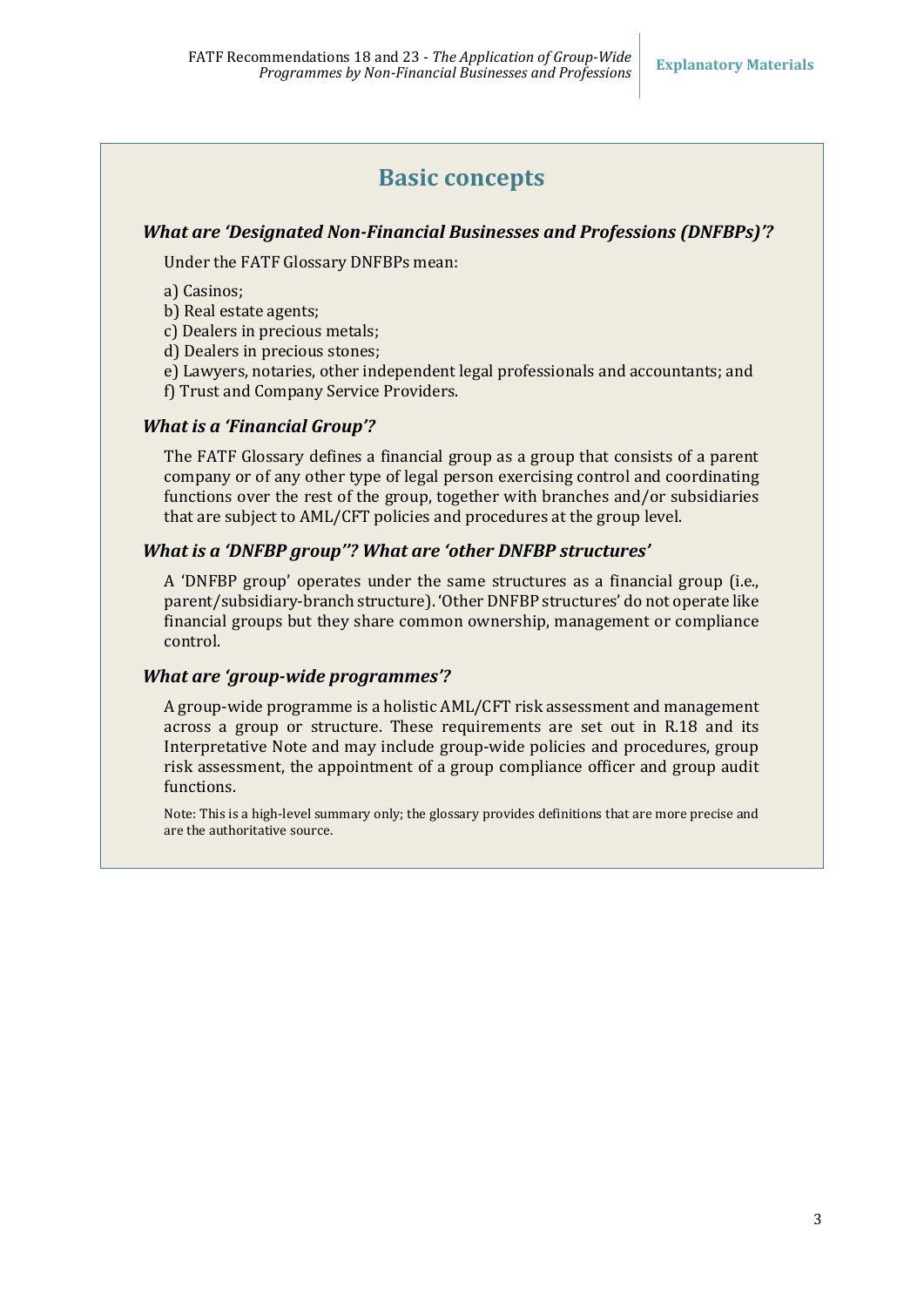## **What is the FATF seeking to clarify?**

The FATF has clarified that the requirements in Recommendation 18 on group-wide programmes against money laundering and terrorist financing apply under Recommendation 23 to DNFBPs operating under the same structures as financial groups (i.e. those with a vertical ownership structure where there is a parent company, or of any other type of legal person, exercising control and coordinating functions over the rest of the group together with its branches and/or subsidiaries).

Considering that there is a diverse ecosystem of structures connecting individual entities in the various DNFBP sectors, both domestically and/or internationally, and that they generally operate differently to financial groups, the FATF asks countries to also consider applying the requirements for group-wide programmes to 'other DNFBP structures' sharing common ownership, management or compliance control.

Based on their understanding of their ML/TF risks, countries should determine in which cases 'other DNFBP structures' could better mitigate their ML/TF risks by applying groupwide programmes and ensure that any requirements to this effect are practical and relevant to the goal of improving the effectiveness of AML/CFT systems.

## **Who does it affect?**

The clarification is most relevant to regulatory and policy authorities, DNFBP supervisors and DNFBPs operating in groups or structures sharing common ownership, management or compliance control which can better mitigate ML/TF risks by applying group-wide programmes. The relevant DNFBPs will be a small sub-section of the overall regulated population in number. These clarifications are not intended to impact sole traders or other independently operating businesses or professionals.

## **What does the FATF mean by common ownership, management or compliance control?**

Within and across DNFBP sectors there is a diverse ecosystem of structures connecting individual entities within a broader structure, both domestically and/or internationally. As there is no uniformity in the types of structures found in any particular DNFBP sectors, it is not appropriate to develop standardised rules for each DNFBP sector. Rather, the FATF encourages jurisdictions to understand the types of structures operating across the sectors and identify which DNFBP structures, by applying more holistic measures across their relevant entities, would be in a better position to mitigate ML/TF risk.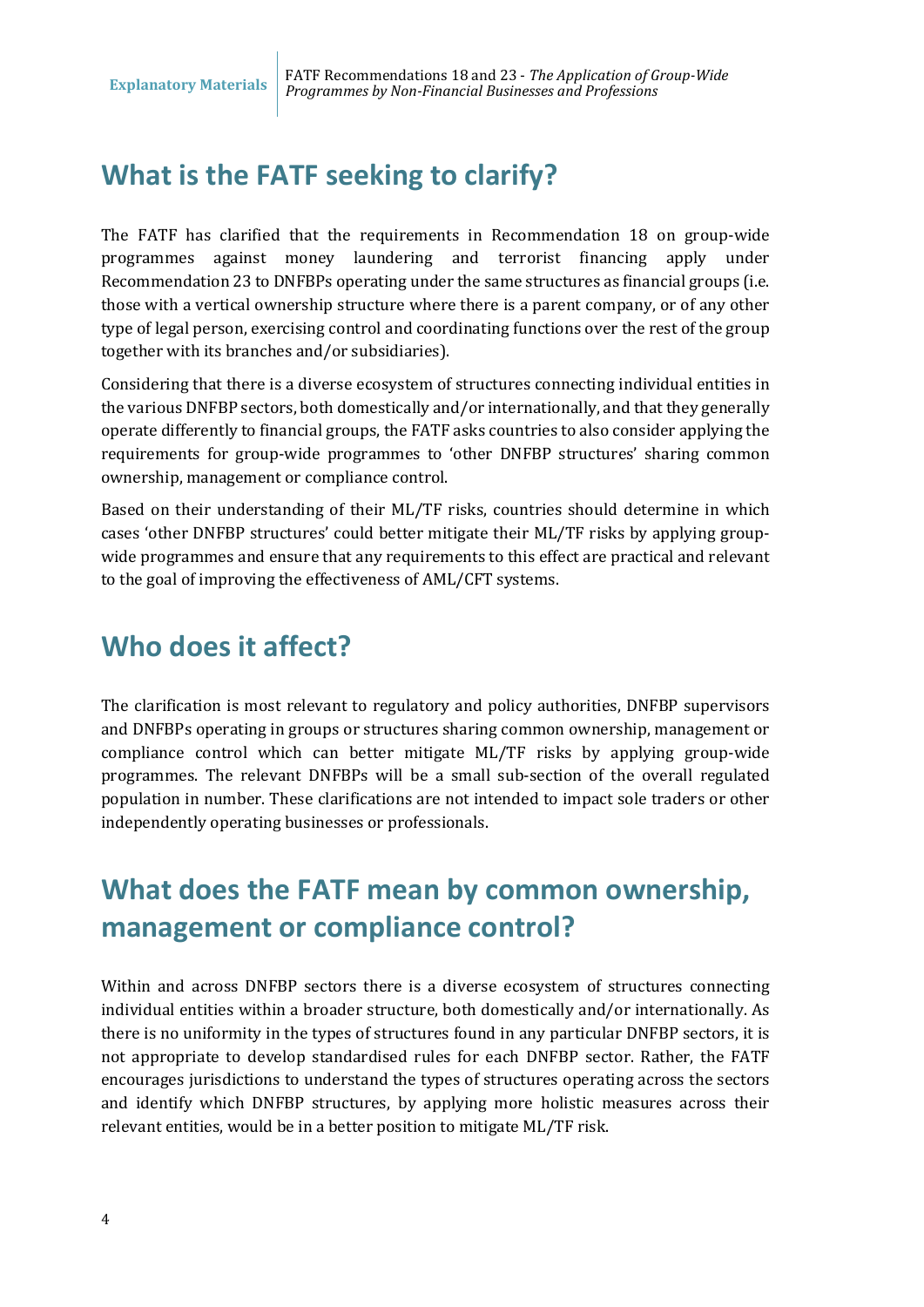The application of a group-wide programme against ML/TF is dependent upon there being some connection between entities in the structure such that it is possible to set such a programme, monitor its implementation and enforce compliance therewith. In the case of a financial group, this connection is through the parent company for a subsidiary and head office for a branch.

Based on discussions with authorities and private sector entities, structures that share common ownership, management or compliance control are more likely to be able to implement group-wide programmes and to benefit from more efficient ML/TF risk mitigation. Outside financial groups, there will be common ownership where those persons holding the majority of shares, interests, or units in all parts of a structure are the same. For example, the partners of a law firm in country A that is a partnership are the same as the partners of a law firm in country B that is also partnership. There will be common management where, notwithstanding differences in ownership of parts of a structure, one single body or one person has responsibility for the strategic and day to day management of all parts of the structure. There will be compliance control where, aside from differences in ownership and management, the same procedures and controls are applied in all parts of the structure and one single body or one person has responsibility for monitoring implementation thereof and reporting on compliance therewith.

Below are some example of factors which could give rise to common ownership, management or compliance control:

- Common ownership
	- o Common shareholder(s) or partner(s)
- Common management
	- o there is a group governing or managing body, each entity works on the basis of a group-wide business strategy and/or a business model
	- o group level reporting e.g. directors and other senior management
	- o group audit or reporting function overseeing implementation of common/group policies and procedures;
	- o arrangements exist requiring two or more entities/offices to implement and operate to common policies and procedures;
	- o where responsibility for developing group policies and procedures rests with one entity in the group/network/franchise
- Common compliance controls
	- o Existing group-wide policies, compliance and audit functions.
	- o where an entity is obliged to periodically report to another connected individual/entity on compliance and/or risk management matters
	- o periodic central administration/compliance costs being charged to the local entity by a connected individual/entity;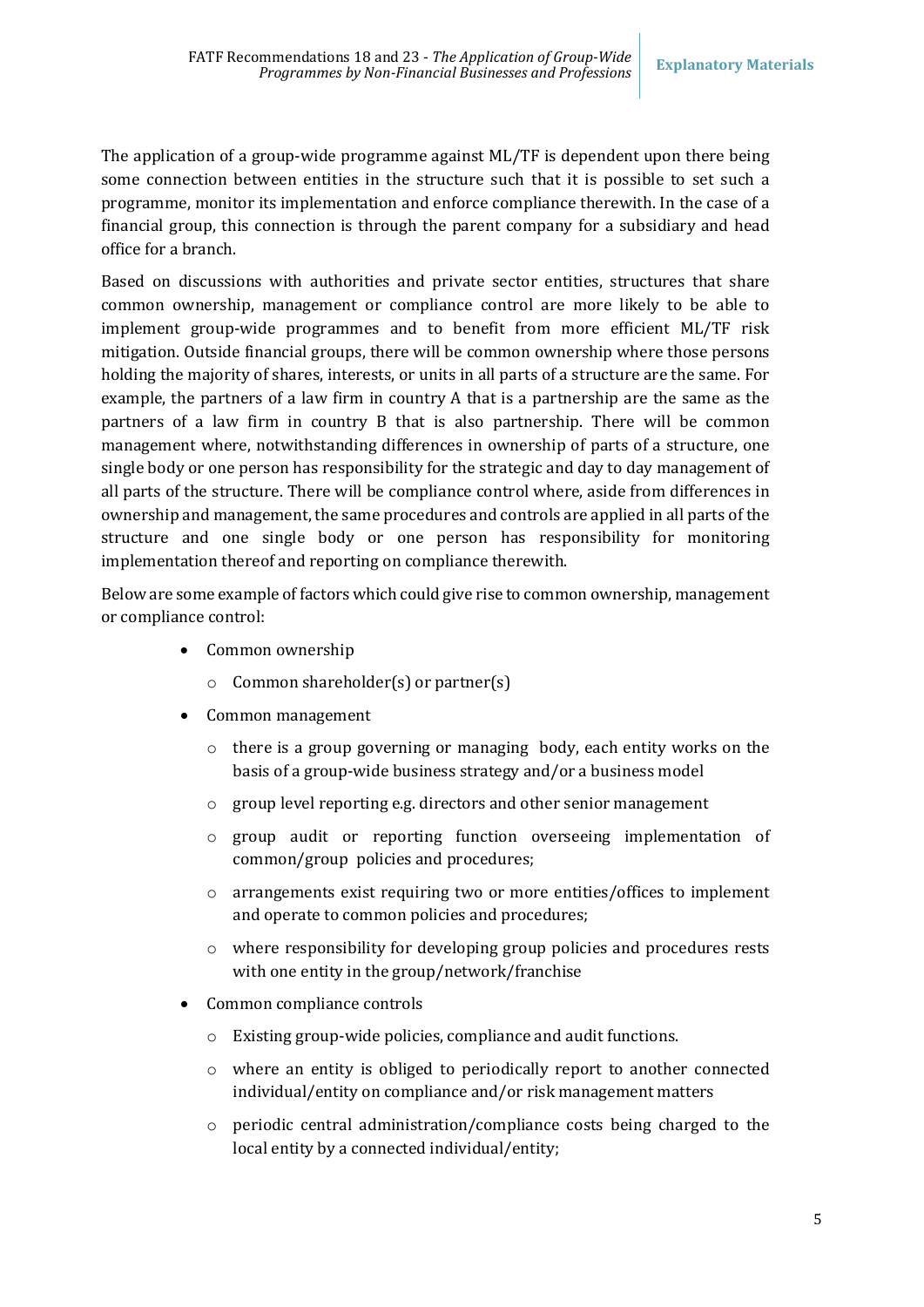# **How should countries apply the discretion to extend group-wide requirements to 'other DNFBP structures'?**

Based on their understanding of their ML/TF risks, countries should determine in which cases 'other DNFBP structures' could better mitigate their ML/TF risks by applying groupwide programmes and ensure that any requirements to this effect are practical and relevant to the goal of improving the effectiveness of AML/CFT systems.

<span id="page-5-0"></span>Some of the factors that countries could take into account include:

- What are the ML/TF risks posed by the DNFBP structure, including the extent to which risks are shared between entities of the group. Would applying group-wide programmes help to mitigate these risks?
- Is there an entity or mechanism able to create and enforce group-wide programmes (linking to common management and compliance controls)?
- Are the shared compliance controls in relation to key AML/CFT functions, such as undertaking customer due diligence checks?
- What is the degree of commonality of operations/business model/regulatory requirements between DNFBPs in the structure in different jurisdictions? What would be the added benefit of requiring group-wide programmes?
- The materiality of the DNFBP group and the size and nature of the business.

Some of these factors are also relevant to the type and extent of group-wide programmes that jurisdictions may require such structures to implement.

## **How do the group-wide requirements apply to different types of DNFBP groups or other structures in practice?**

As set out above, diverse ecosystem of structures connecting individual entities in DNFBP sectors exist and it is not possible to define all these structures and variations. The application of group-wide programmes should be risk-based.

There are some common categories of structures in which DNFBP entities can be connected to one another:

> • **Mixed Financial institution** (FI)-DNFBP groups or groups operating under the same structures as financial groups (e.g., parent institutions along with branches or majority-owned subsidiaries): A TCSP which is part of an FI may be formed as a separate legal person from the other activities conducted by the group or it may be undertaken within the same legal person carrying out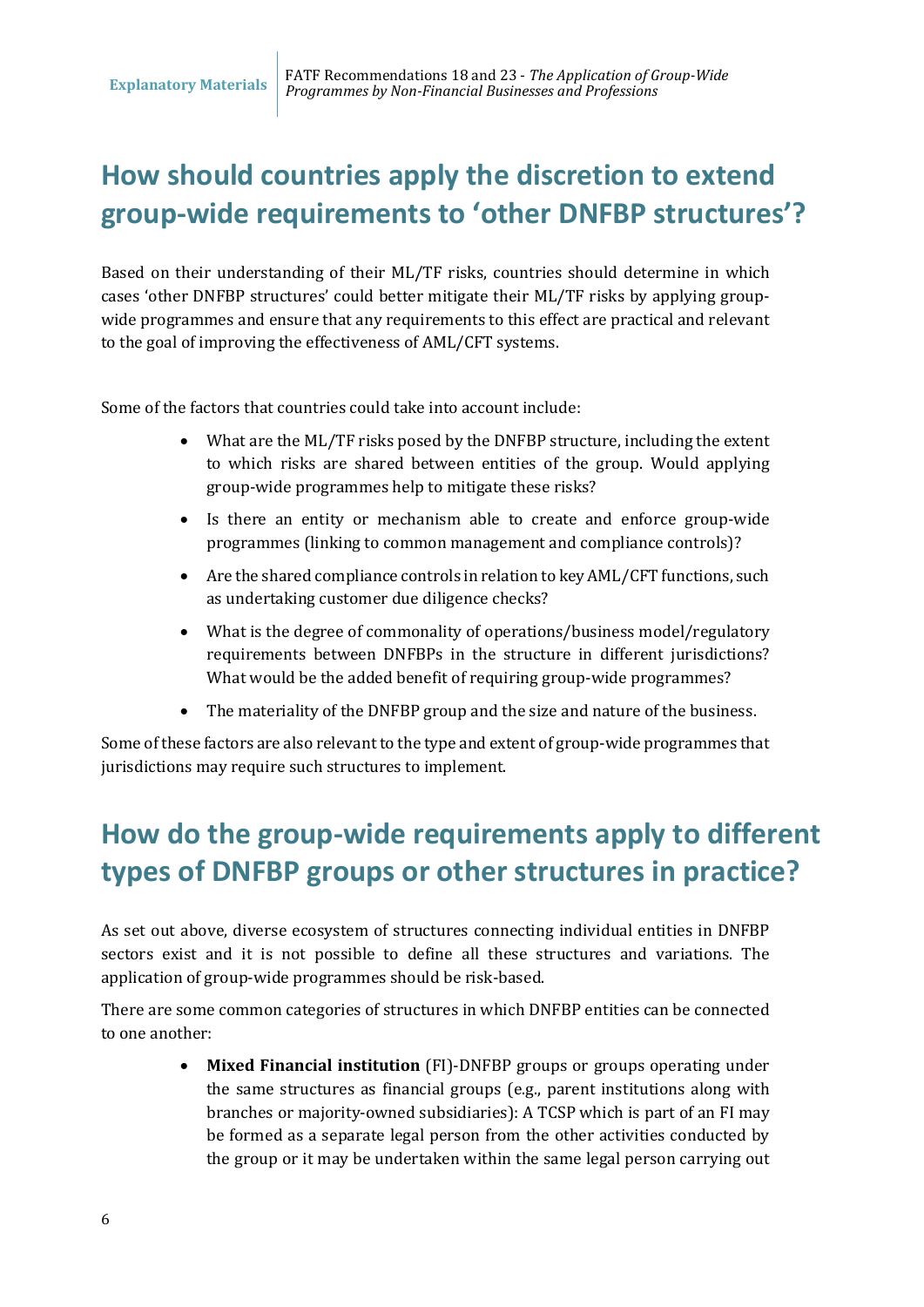FI activities. In some cases, large casino operators and large DPMS may also operate as parent and subsidiary companies/branches. These entities are considered a 'DNFBP group' and are required to implement group-wide programmes. The type and extent of measures to be taken should be appropriate having regard to the risk of money laundering and terrorist financing and the size and nature of the business.

- **Formal networks**: Large, international legal and accounting firms tend to operate as a network. Each firm in the network is owned and managed independently (or through groups at the national level) and has entered into agreements with the other member firms/entities in the network to share a common name, brand, intellectual property, and quality standards. The network may establish a global entity to co-ordinate its activities but the 'international' entity does not usually undertake business activities and it tends not to own nor control the member firms. If they share common ownership, management or compliance control, these formal networks could be required to apply group-wide programmes to the extent it is necessary to mitigate money laundering or terrorist financing risks. The type and extent of measures to be taken should be appropriate having regard to these risks and the size and nature of the business.
- **Franchises**: Entities are individually owned and independent of one another but are parties to a contractual agreement where the franchisee usually gets a license to sell or use the franchise's service, brand name and support systems in accordance with the franchise's policies and processes. Internationally operating real estate agencies and jewellery stores (DPMS) may use this model. Other structures may also exist allowing entities to operate in a branding/marketing collective. If they share common ownership, management or compliance control, these formal networks could be required to apply group-wide programmes to the extent it is necessary to mitigate money laundering or terrorist financing risks. The type and extent of measures to be taken should be appropriate having regard to these risks and the size and nature of the business.

The box below provides a jurisdictional example of how requirements can apply to different categories of DNFBP groups/structures.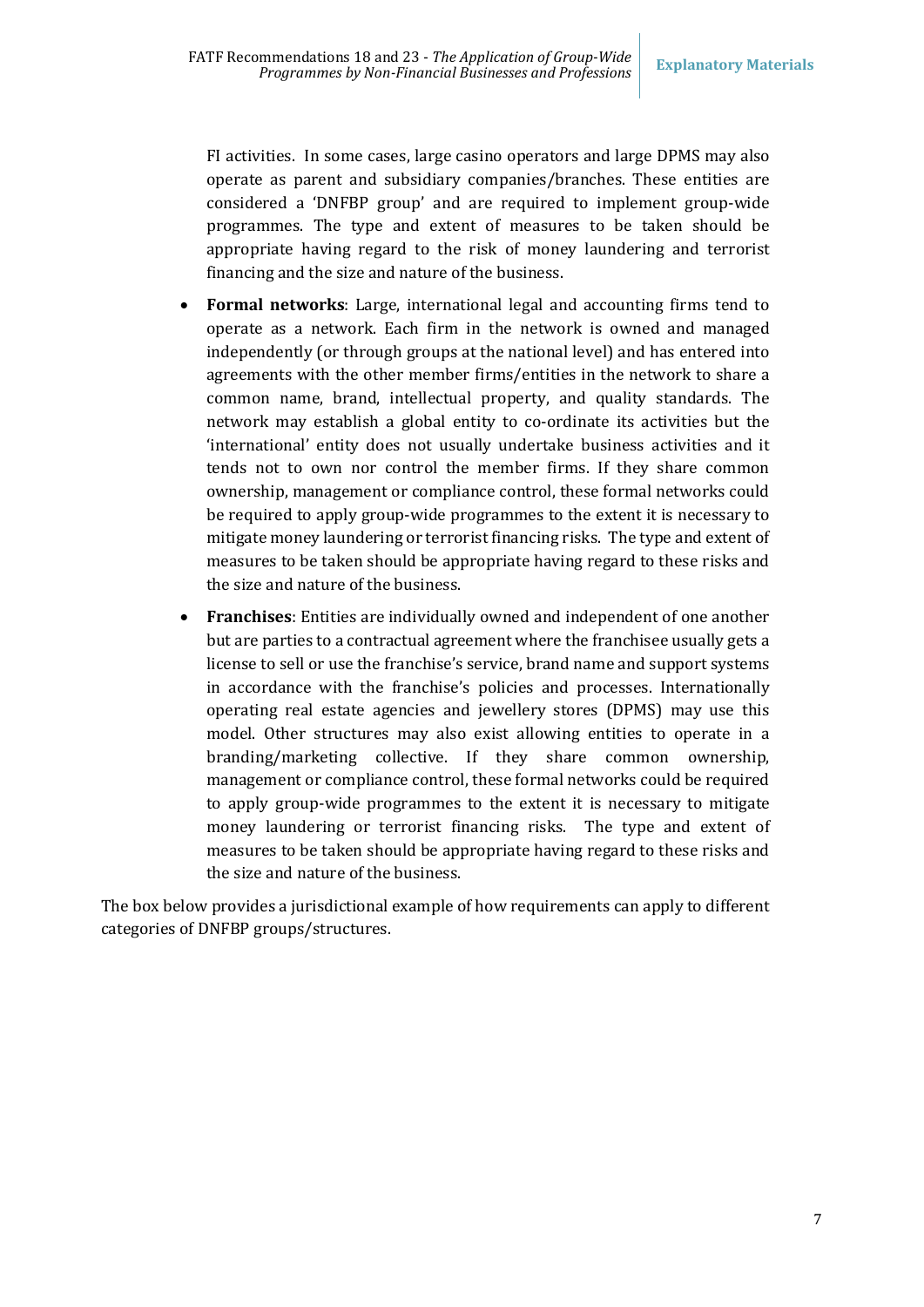### **Example of Guidance to Licensed Trust Companies**

### **and Accountants on group-wide programmes-**

### **Singapore**

#### **Licensed Trust Companies**

In relation to paragraph 13.6 of the MAS Notice TCA-N03 on Prevention of Money Laundering and Countering the Financing of Terrorism (TCA-N03), examples of the types of information that should be shared within the financial group for risk management purposes are positive name matches arising from screening performed against ML/TF information sources, a list of trust relevant parties who have been exited by the trust company, its branches and subsidiaries based on suspicion of ML/TF and names of parties on whom STRs have been filed. Such information should be shared by a branch or subsidiary of a trust company incorporated in Singapore with the trust company's group level compliance, audit, and AML/CFT functions (whether in or outside Singapore), for risk management purposes."

#### **Accountants**

Ethics Pronouncement 200 (EP200) has separate definitions for "group" and "network". EP200 defines "group" as parent, and its subsidiaries and branches", and "network" as a larger structure that is aimed at co-operation, that is clearly aimed at profit or cost sharing or shares common ownership, control or management, common quality control policies and procedures, common business strategy, the use of a common brand-name or a significant part of professional resources. EP200 requirements relating to "Group Policy" only apply to groups and do not apply to networks.

EP200 requirements relating to 'Group Policy' states that a professional firm that has branches and / or subsidiaries must develop and implement group-wide AML/CFT programmes, including policies and procedures for sharing information within the group required for the purposes of customer due diligence (CDD) and ML/TF risk management. Where a professional firm has a branch or subsidiary in a country or jurisdiction known to have inadequate AML/CFT measures, the professional firm needs to ensure that the group policy on AML/CFT is strictly observed by the management of that branch or subsidiary. Where the minimum AML/CFT requirements of the country of the branch/subsidiary are less strict than those in Singapore, professional firms shall ensure that their branch/subsidiary implements the requirements of Singapore, to the extent that host country laws and regulations permit.

EP200 requirements relating to CDD applies to both group and network. For example, professional firms are not to rely on third parties to conduct ongoing monitoring, except where the third party is part of the professional firm's group or network.

*Source: Monetary Authority of Singapore*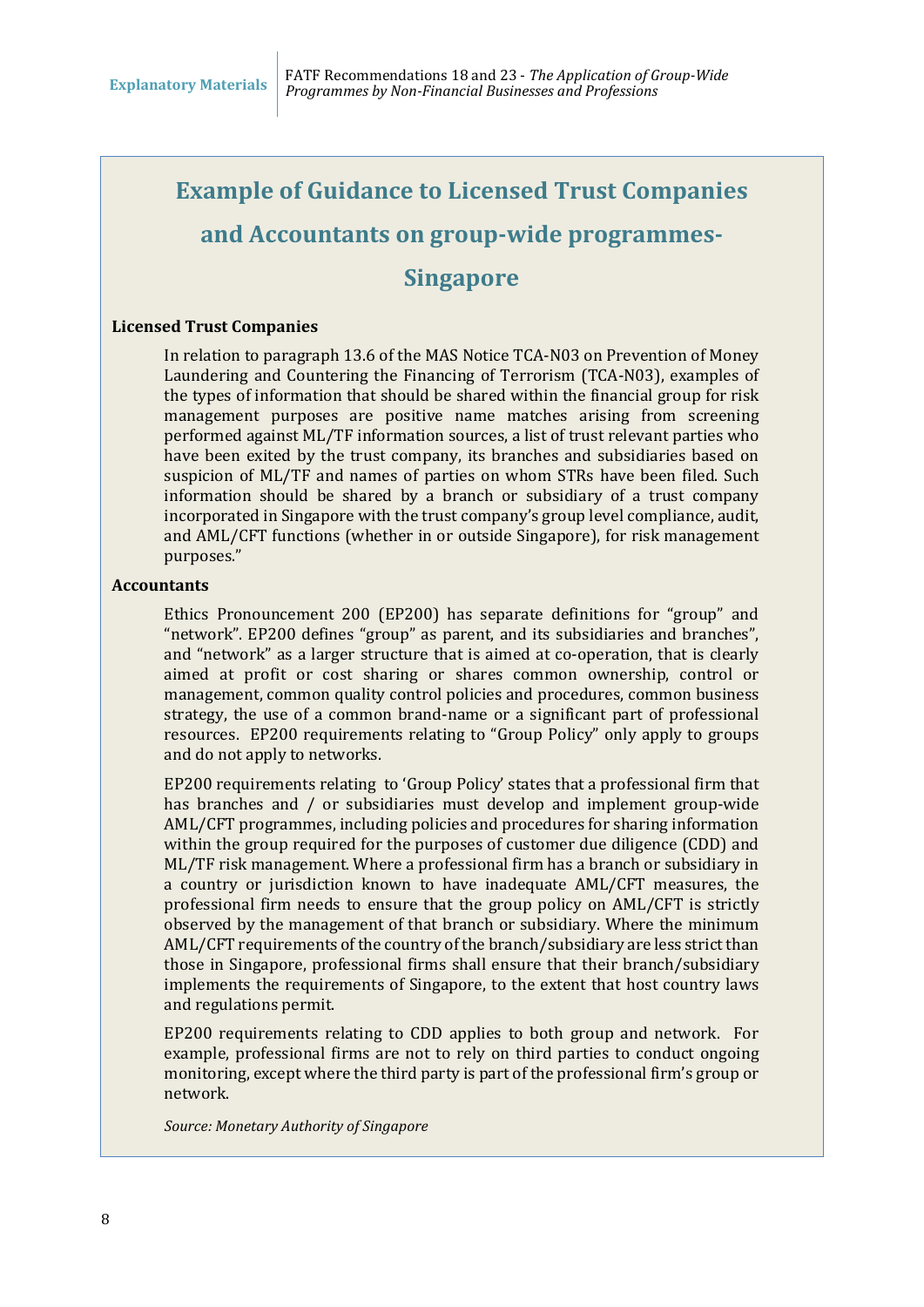# **What are the risks in relation to DNFBP groups and other structures? What are the opportunities to strengthen AML/CFT compliance by applying groupwide programmes to DNFBP groups and other structures?**

The application of group-wide programmes aims to foster a more consistent and harmonised approach to identifying and managing the ML/TF risk to which entities are exposed because of their operations, whether domestically or internationally.

Through the application of group-wide programmes the FATF seeks to mitigate some of the following risks:

- FI or DNFBPs with subsidiaries or branches frequently introduce their customers to other parts of the group. In countries that permit cross-border reliance on affiliates, FI and DNFBP groups that rely on other parts of the group for customer due diligence are required to have group-wide programmes in place. Clients are shared between members of the 'group' or other structure (particularly where law firms and associated/affiliated TCSPs are members of a network) or are referred from one member of a network to another (in the case of law firms with network members in different jurisdictions). Such introductions may not be subject to as rigorous CDD measures as nonintroduced clients, and assumptions about CDD already performed by other groups entities may be incorrect, given different legal frameworks/requirements, internal policies and procedures and supervisory arrangements across different jurisdictions. In some cases, the group may not be able to implement group-wide policies because some of their members are located in jurisdictions whose rules do not permit sharing of information, for example.
- Inconsistencies or gaps in risk understanding and mitigation:
	- o Different members of the group or structure may come to different conclusions as to customer risk, due to either different risk appetites or risk information being available. One example provided during consultation includes a situation where recently acquired entities in the group continue to operate under their existing policies and procedures rather than applying the policies of the group. The parent entity may have little understanding of the risks across the group (an issue particularly relevant in the context of companies becoming insolvent because of COVID-19 economic slowdowns).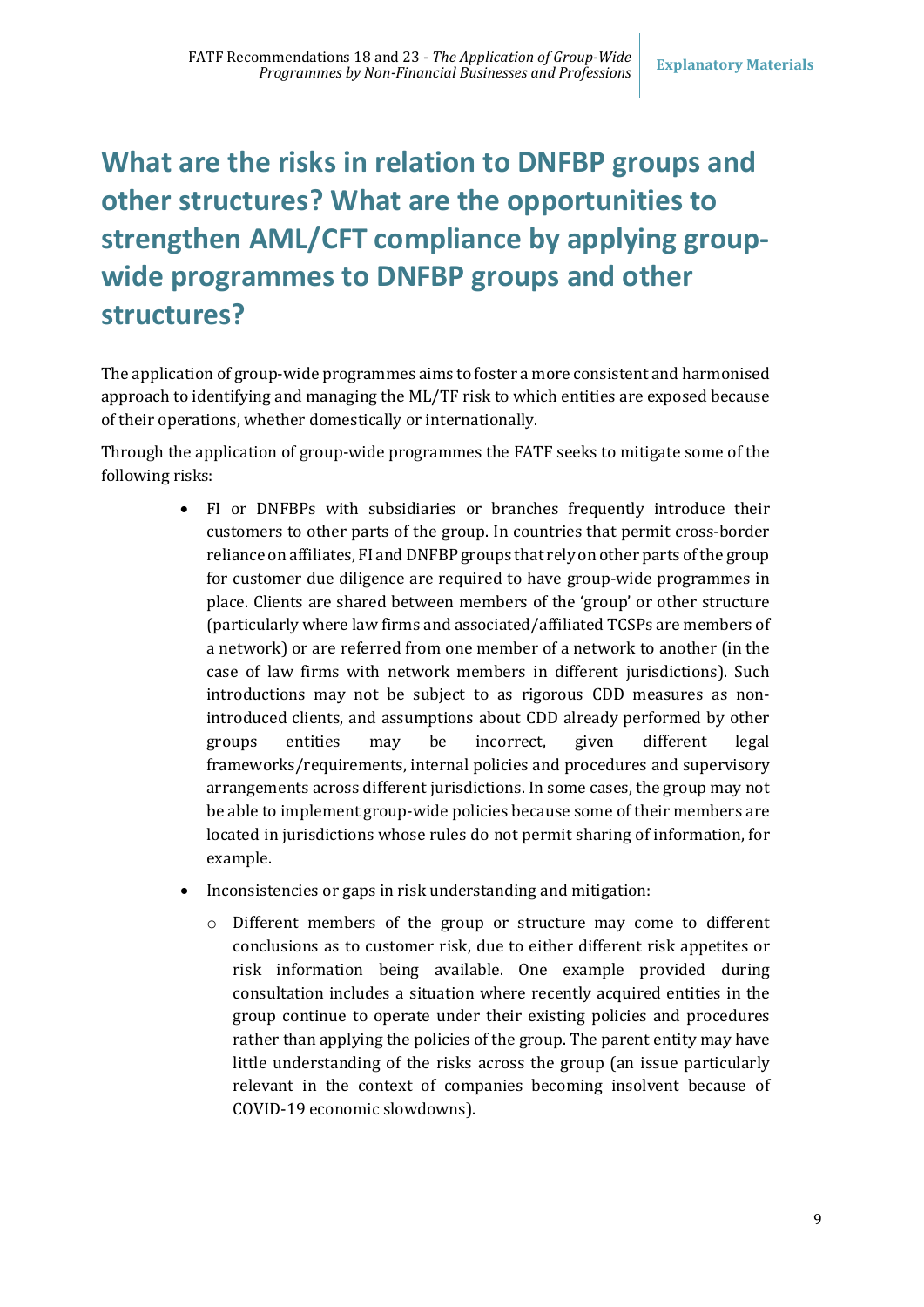- o The inability to see a clients' footprint across a network may limit an entity's ability to assess risks. The compartmentalisation of information may benefit criminals' use of regulatory arbitrage e.g., in splitting up activities across different jurisdictions which form part of the FI or DNFBP group or structure. Whereas one part of the group may have closed an account for, or submitted a suspicious transaction report in respect of, a particular customer, other parts of the group may continue to service that customer hence exposing the group to ML/TF and reputational risks.
- A group may undertake more than one type of activity within and across more than one jurisdiction. This may be DNFBP activities such as accountancy or legal services with associated TCSP activities or a group may undertake a mix of FI and DNFBP activities where for example banking and investment might be offered from one or more jurisdictions, but provision of TCSP activities in the same or separate jurisdiction/s. Any ambiguity in the requirement to apply group-wide programmes over DNFBP activities could foster inconsistency in central oversight and control over all the group's activities. There should be equal treatment of DNFBP functions within financial groups (e.g. company formation services accessed or introduced by a bank) and those in separate non-financial groups. They are functionally equivalent, but may face different requirements.
- While not an ML/TF risk, there may also be reputational risks for the home/parent company or jurisdiction or other entities in the group if ML/TF risks crystallise as a result of poor group-wide policies and procedures or deliberate regulatory arbitrage.

In addition, implementation of group-wide programmes by relevant DNFBP groups and structures provides the following opportunities:

- Promote stronger compliance internationally by DNFBPs, an area which has proved to be a challenge as evidenced by the generally poor results of Mutual Evaluations in this area. $2$
- Reduce regulatory arbitrage of AML/CFT requirements whereby high-risk activities are moved to entities of the group where standards are lower. This is referenced in GIFCs guidance: "Regulatory arbitrage within loosely organised group structures has also occurred, including the transfer of business away from where CDD was perceived as becoming intrusive. Coordinating supervisory action around such trends can be important."[3](#page-9-1)

<span id="page-9-0"></span> $^{2}$  For example, 44% countries rated NC on R.28, related to the supervision of DNFBPs (as at January 2021). Across nearly all indicators, the coverage and supervision of DNFBPs remains relatively weaker than for FIs. This is an area that continues to be outstanding from the 3<sup>rd</sup> round, despite strengthened considerations on the materiality of the sector, risk and context of each country in the 4th round.

<span id="page-9-1"></span><sup>&</sup>lt;sup>3</sup> [https://www.groupgifcs.org/letsgo/uploads/revised-college-protocol-v7.pdf;](https://www.groupgifcs.org/letsgo/uploads/revised-college-protocol-v7.pdf) Section 3.2.5, p.5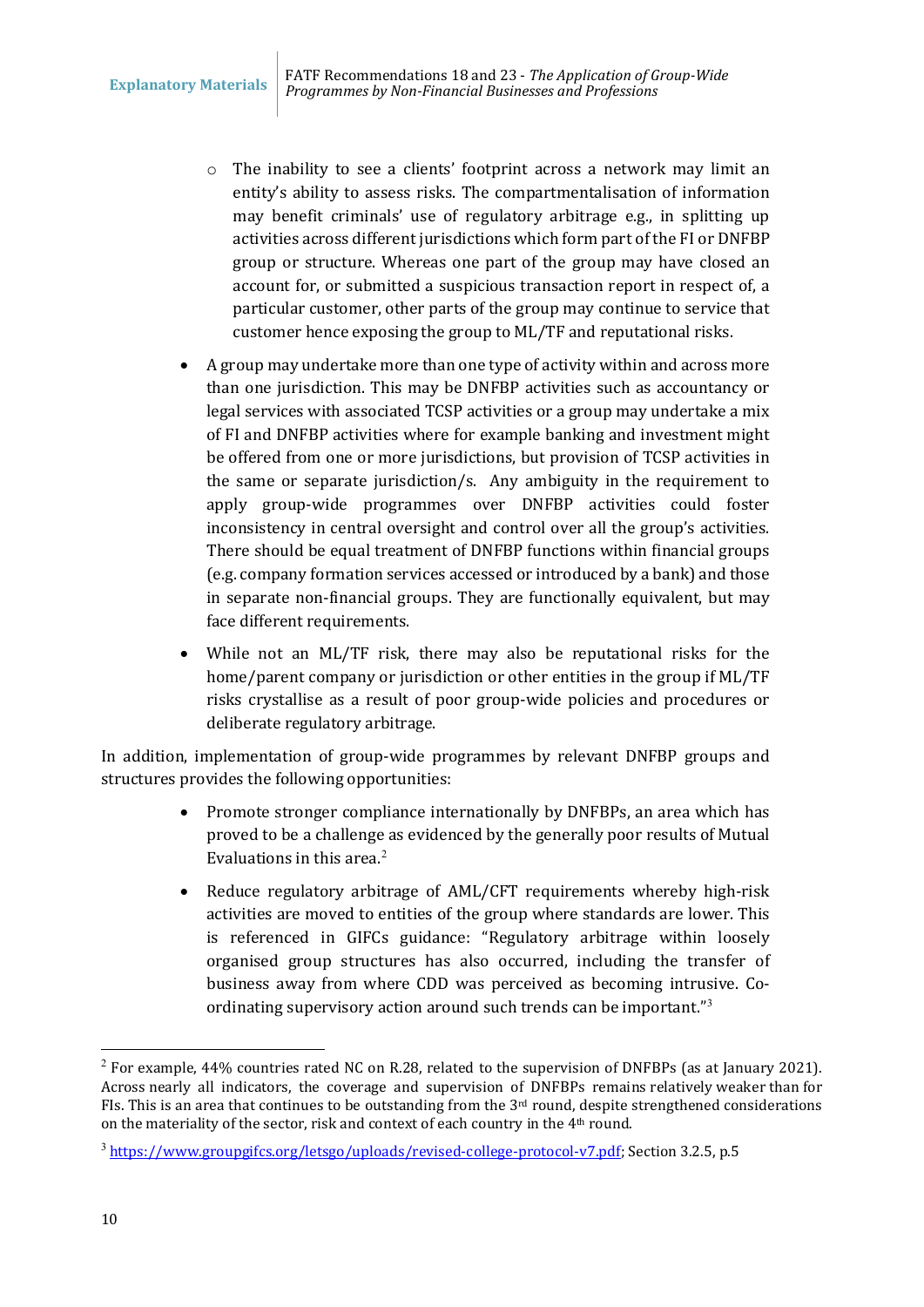- Build supervisory confidence in preventative measures taken by DNFBPs in order to make R.17 reliance more readily available to DNFBP groups and other structures which are in many countries excluded from benefitting from the reliance rules.
- More efficient application of AML/CFT controls by reducing duplication of efforts by each entity of the group or other structure and forming a better picture of potentially criminal or terrorist financing activity.

In some cases, entities within DNFBP structures may operate completely independently such that they are unrelated and do not present specific ML/TF risks because of their structure. These entities would not fall within the requirements set out above. Countries should assess the DNFBP structures present in their jurisdiction, the ML/TF risks associated with these structures and issue guidance to clarify the subset of DNFBP structures to which group-wide programmes should apply and the type and extent of measures to be applied.

# **How should DNFBP groups and other structures implement group-wide programmes?**

Recommendation 18 sets out the general requirements for group-wide programmes including:

- Group-level controls as appropriate to the business of the branches and subsidiaries (internal policies, procedures and controls, including appropriate compliance management arrangements and adequate employee screening procedures; employee training; and an independent audit function).
- Policies and procedures for sharing information required for the purposes of CDD and ML/TF risk management. The scope and extent of this information sharing should be determined based on the sensitivity of the information, and its relevance to AML/CFT risk management.
- Application of AML/CFT measures consistent with the home country requirements and if this is not permitted, appropriate additional measures to manage the ML/TF risks, and a duty to inform the home supervisor.

The FATF Standards require a risk-based approach in the application of group-wide programmes. As set out in paragraph 2 of INR.18, the type and extent of measures under a group-wide programme should be appropriate having regard to ML/TF risk and the size of the business. Paragraph 4 of INR.18 notes that group programmes should be appropriate to the business of the branches and majority-owned subsidiaries.

In applying a risk-based approach to group-wide programmes in a DNFBP context, jurisdictions should take into account the factors set out above in paragrap[h 14](#page-5-0) including the:

• Materiality of the DNFBP group and the size and nature of the business.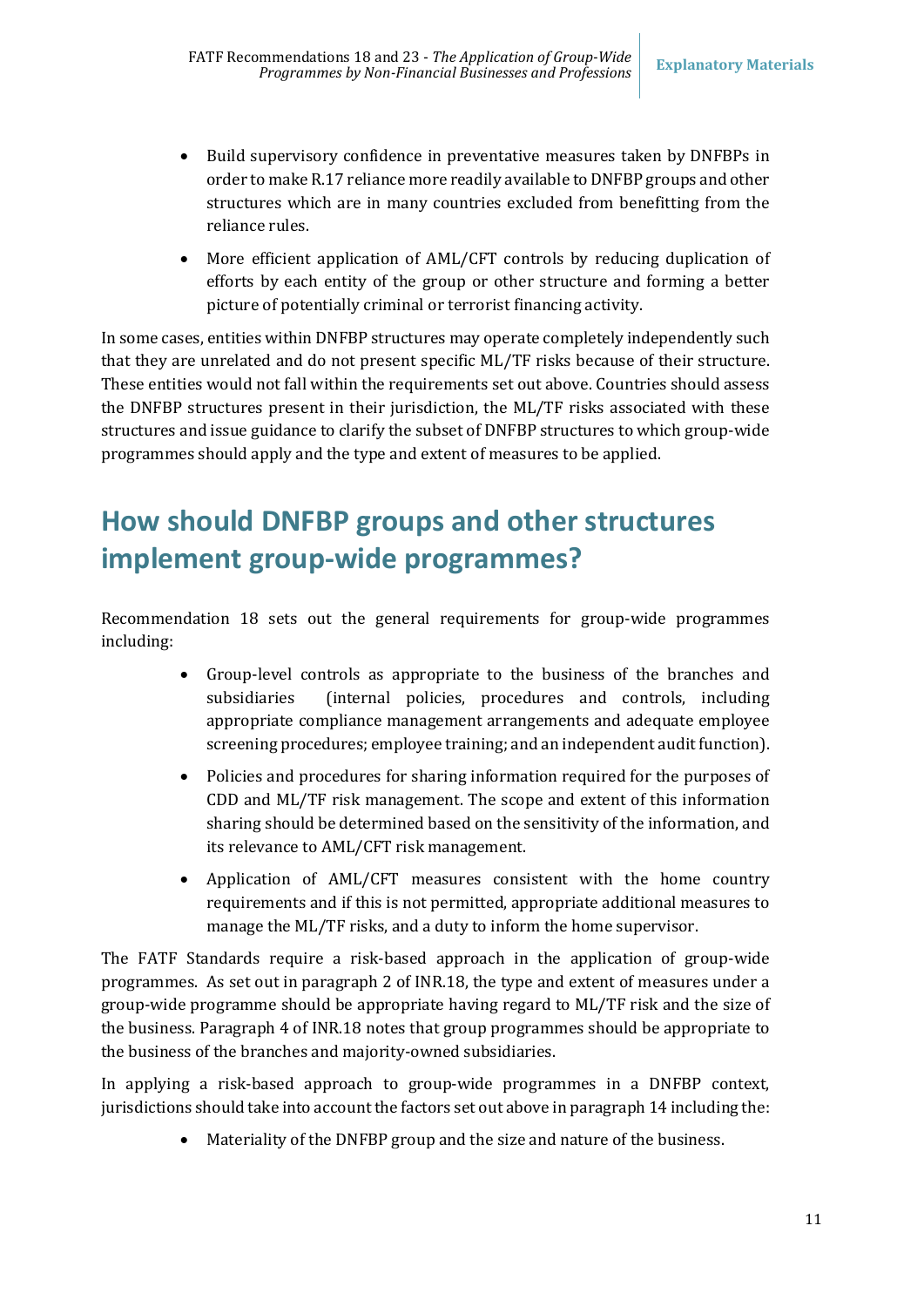• ML/TF risks posed by the DNFBP group or other structure, including the extent to which risks are shared between entities of the group and other structures.

As there are a diverse ecosystem of 'structures' within the DNFBP group/networks, representing different levels of risk, countries should allow some flexibility in terms of their expectations of different types of DNFBP groups.

- For DNFBP groups operating like FI groups, the whole set of measures set out in R.18 should apply.
- For DNFBPs operating within other structures, common policies and procedures may be appropriate but more demanding requirements (such as ongoing information sharing) may not be appropriate or necessary. On information sharing, countries may determine the scope and extent of information sharing within such structures based on the applicable regulation to the group, sensitivity of the information, measures necessary to ensure adequate safeguards to confidentiality and use of information exchanged and its relevance to AML/CFT risk management.

Where DNFBPs operate as individual businesses rather than as part of a group or other structures, the group-wide programmes described here will not be relevant.

# **How should DNFBP supervisors monitor these activities?**

In order to monitor the implementation of group-wide programmes by DNFBPs, supervisors (including self-regulating bodies (SRBs)) need to understand the risks presented by the group/structure and have oversight of group activities. For groups or structures providing services internationally, international cooperation with other supervisors (including SRBs) is also important.

'Group-wide supervision' is a concept founded by prudential supervisors of Core Principles institutions. For DNFBP groups operating under the same structures as financial groups, or as part of financial groups, supervisors should consider employing similar principles to those set out in the Core Principles issued by the Basel Committee on Banking Supervision<sup>[4](#page-11-0)</sup> and International Association of Insurance Supervisors and use of [GIFCS colleges](https://www.groupgifcs.org/letsgo/uploads/revised-college-protocol-v7.pdf) for TCSPs as promoted by the Group of International Financial Centre Supervisors. To a certain extent, home-host supervisory collaboration can be established in sharing information or supervisory concerns of the group.

<span id="page-11-0"></span> <sup>4</sup> See for example, *BCBS Core Principles for Effective Banking Supervision* 2012, *BCBS Principles for the Supervision of Financial Conglomerates* 2012, *BCBC Guidelines on the Sound management of risks related to money laundering and financing of terrorism* revised in July 2020.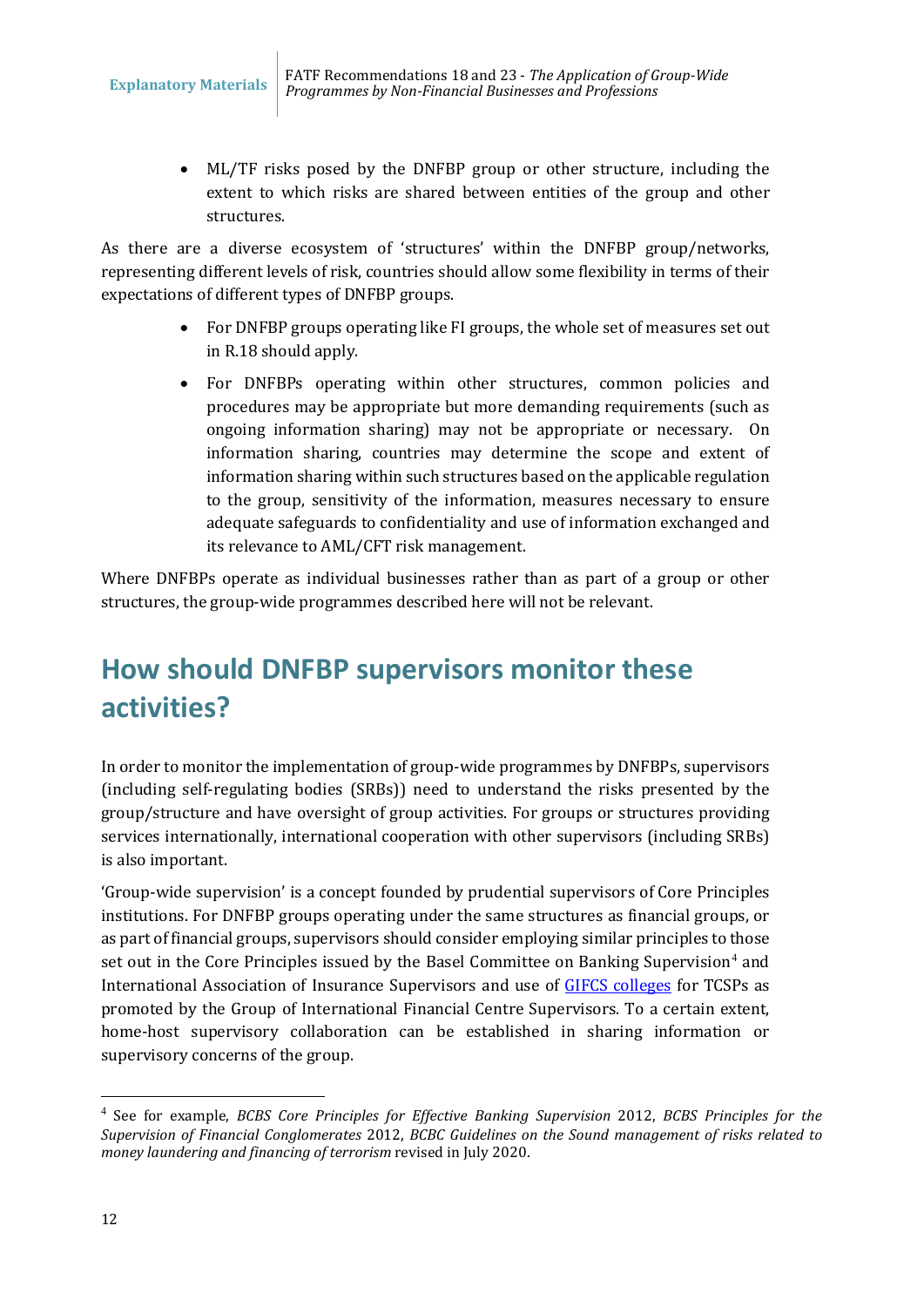Supervisors should tailor their activities based on the risks present in the sectors they supervise, the types of groups/structures they oversee and their own organisational context (if they are a SRB or competent authority). In the context of 'other DNFBP structures'[5](#page-12-0) , the supervisory activities may be a 'light-touch' compared to consolidated financial supervision of financial groups. For 'other DNFBP structures', it is more likely that supervision occurs over individual entities by supervisors of the country in which the DNFBP is operating mainly due to the practical implementation/supervision issues. In this case, the supervisor should understand the structure and the risks imported by the broader structure (if any) and, where relevant, seek to cooperate with other supervisors to ensure that the monitoring of the entity takes into account any broader risks.

FATF Recommendation 40 refers to the 'widest range of international cooperation' with the 'widest range of foreign counterparts' by competent authorities, including DNFBP supervisors. Although SRBs are not considered competent authorities, they are encouraged to cooperate internationally with the support of other competent authorities where this is permitted. The FATF glossary definition of a 'supervisor' notes that non-public bodies (including SRBs) with responsibilities for ensuring compliance by regulated entities should be supervised by a competent authority in relation to their functions. The relevant competent authority/s could also facilitate cooperation with supervisors in other jurisdictions.

# **Why has FATF updated the definition of 'financial group'?**

The definition of 'financial group' in the FATF Standards was developed in 2012. At that point-in-time, the major financial groups were operating in banking and insurance. The Core Principles are mentioned in the definition of 'financial group' because this was the main reference point and the origin of the concept. The use of other terms such as consolidated supervision and home-host arrangements are borrowed from the Core Principles. However, the requirements in R.18 also apply to other non-bank/insurance/securities activities according to risks. This is evidenced by countries considering MVTS 'groups' holistically for the purposes of regulation and supervision based on the identified ML/TF risks. Further, Mutual Evaluations of jurisdictions which are the home supervisors of major MVTS groups have also covered these issues under R.18 (where legislation commonly applies to all FIs) and under the assessment of effectiveness under IO.3 (for example, in the evaluations of the US, UK and Ireland which were the headquarters of large MVTS providers at the time of their evaluation). The application of R.18 requirements beyond core-principles FIs is also clarified in FATF Guidance on MVTS and Virtual Assets, including "the effectiveness of the AML/CFT

<span id="page-12-0"></span> $<sup>5</sup>$  i.e., DNFBPs that are not structured like financial groups.</sup>